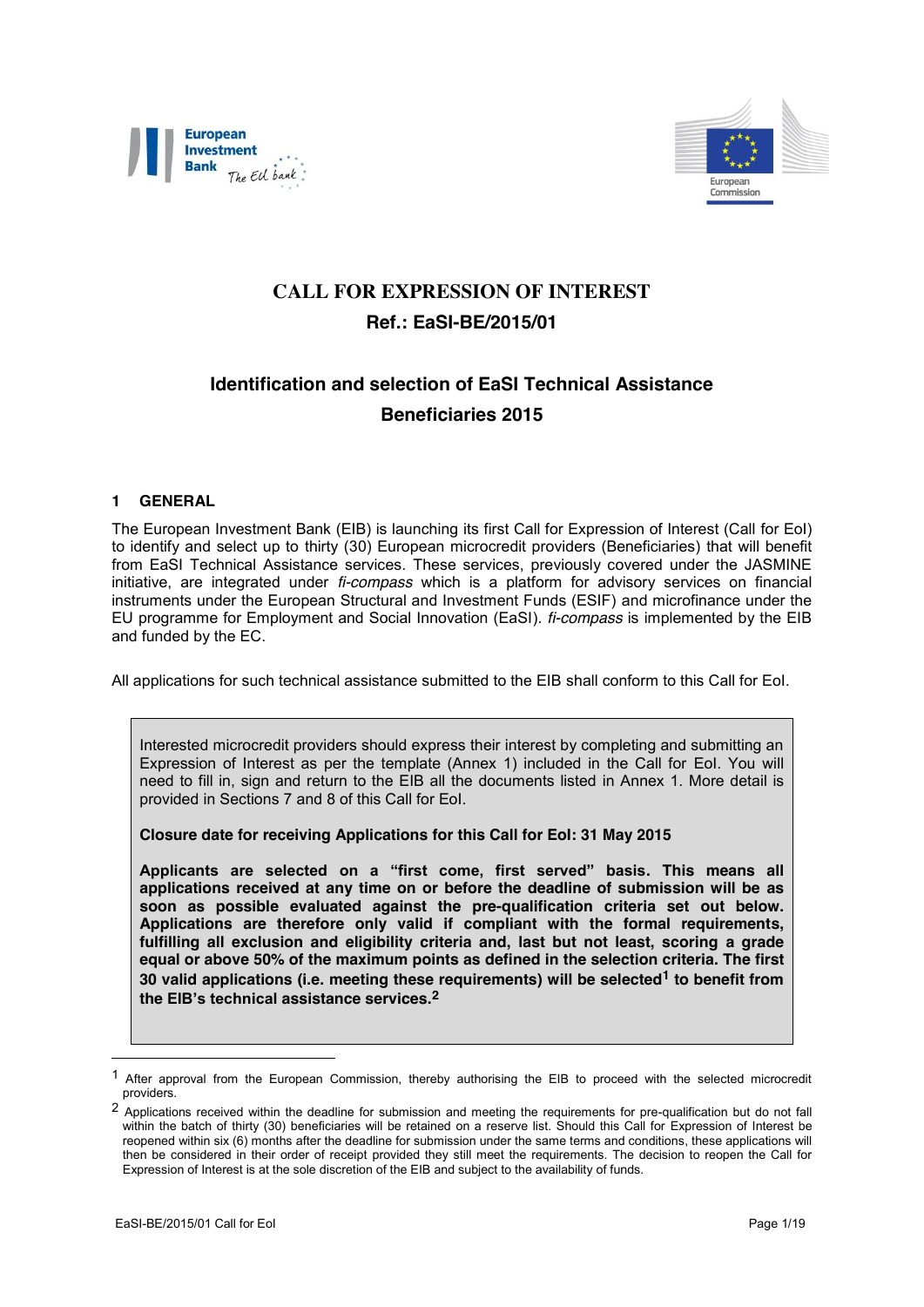The timetable for this Call for EoI, which may be subject to change, is:

| <b>Activity</b>                                                          | <b>Timing</b> |
|--------------------------------------------------------------------------|---------------|
| Issue of Call for Expression of Interest                                 | 6 March 2015  |
| Deadline for request for any clarifications or<br>additional information | 11 May 2015   |
| Deadline for submission of the Expression of<br>Interest                 | 31 May 2015   |

All applicants will be as soon as possible after evaluation of their application informed about their selection/non-selection.

NB: This Call for Expression of interest does not represent a public procurement procedure in the sense of Directive 2004/18/EC.

## **2 DEFINITIONS AND INTERPRETATION**

In this Call for Expression of Interest, capitalised terms and expressions shall have the meaning attributed to them below or as elsewhere defined in this document and its Annexes, unless the context requires otherwise.

| Applicant                                               | means a Microcredit Provider applying to the Call for Expression of<br>Interest EaSI-BE/2015/01.                                                                                                                |  |
|---------------------------------------------------------|-----------------------------------------------------------------------------------------------------------------------------------------------------------------------------------------------------------------|--|
| Call for Eol                                            | means Call for Expression of Interest.                                                                                                                                                                          |  |
| Deadline                                                | means 31 May 2015.                                                                                                                                                                                              |  |
| EaSI                                                    | means EU Programme for Employment and Social Innovation                                                                                                                                                         |  |
| Beneficiary(ies) of EaSI<br><b>Technical Assistance</b> | means Applicant(s) selected by EIB to receive Technical Assistance in<br>the framework of EaSI microfinance.                                                                                                    |  |
| <b>Eligibility Criteria</b>                             | means the minimum criteria with which the Expression of Interest and<br>the Applicants must comply and which are listed in Annex 2 hereof.                                                                      |  |
| <b>Exclusion Criteria</b>                               | means the exclusion list as detailed in Annex 1, appendix 3 hereof.                                                                                                                                             |  |
| <b>Expression of Interest</b>                           | means an application to this Call for Expression of Interest submitted to<br>EIB within the deadline, conforming to the provisions of Annex 1 to this<br>Call for Expression of Interest.                       |  |
| <b>Greenfield MFIs</b>                                  | means any MFI with less than two years of existence.                                                                                                                                                            |  |
| <b>JASMINE</b>                                          | means "Joint Action to Support Microfinance Institutions in Europe".                                                                                                                                            |  |
| <b>Licensed Banks</b>                                   | means financial intermediaries having a bank license and disbursing<br>microcredit.                                                                                                                             |  |
| Microcredit                                             | means any loan below EUR 25,000 disbursed to support primarily<br>income generating activities to a population having no or limited access<br>to mainstream financial services, in particular to loan services. |  |
| <b>Microcredit Provider</b>                             | means an institutional provider of microcredit. In the framework of the<br>Call for Expression of Interest, microcredit providers are:<br>- greenfield MFIs;<br>- mature MFIs;<br>- licensed Banks.             |  |
| MFI(s), Microfinance<br>Institutions                    | means any non-bank financial institution disbursing microcredit.                                                                                                                                                |  |
| Pre-qualification Criteria                              | means the Exclusion, the Eligibility, and the Selection Criteria<br>altogether.                                                                                                                                 |  |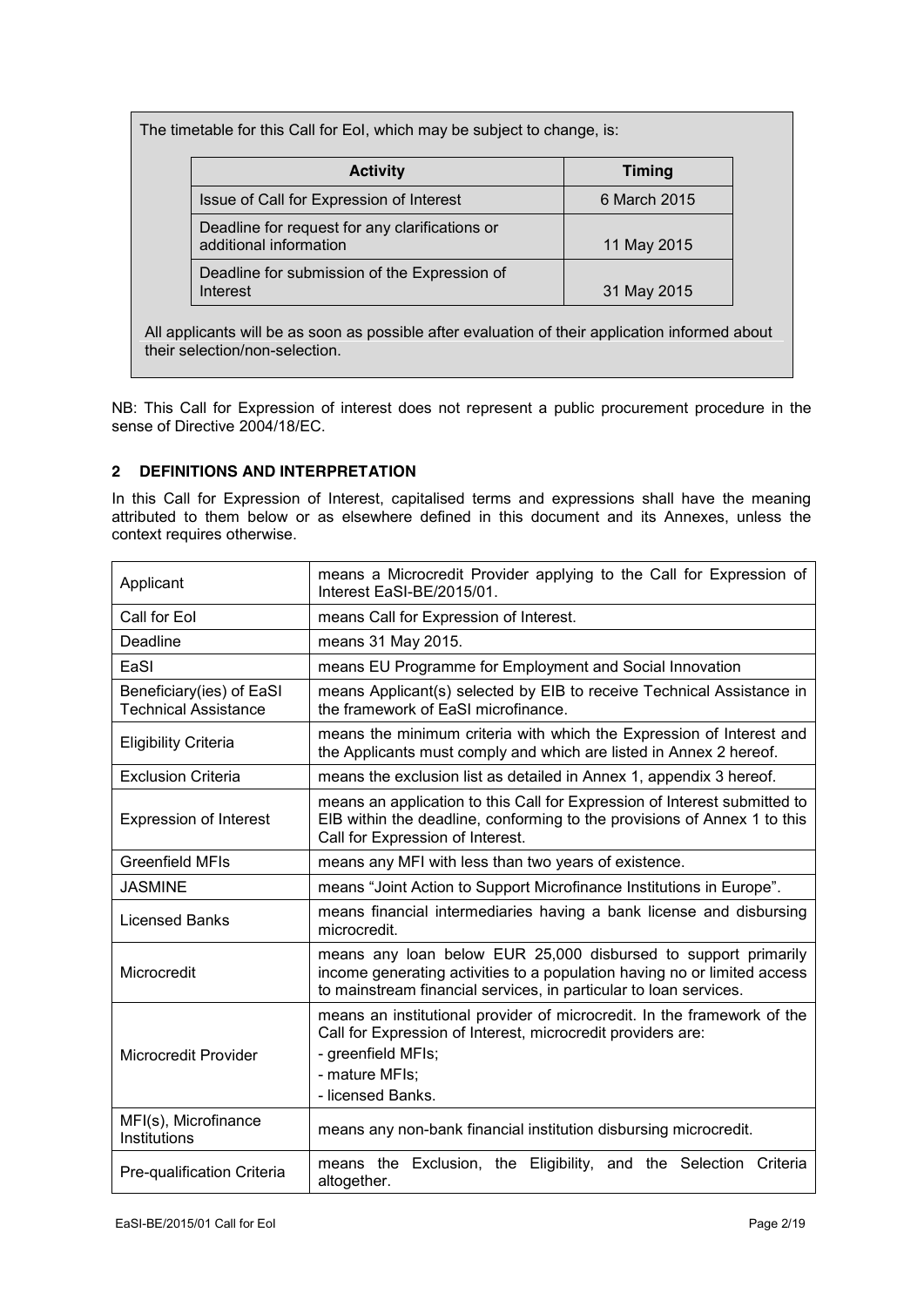| <b>Selection Criteria</b>   | means the criteria used by EIB to select Beneficiaries and which are<br>listed in Annex 2 hereof.                                                                                       |
|-----------------------------|-----------------------------------------------------------------------------------------------------------------------------------------------------------------------------------------|
| Service Provider            | means the services providers appointed by the EIB who will carry out<br>the technical assistance services outlined under Section 6 of the<br>present Call for Expression of Interest.   |
| <b>Technical Assistance</b> | means Technical Assistance provided in the framework of the EaSI<br>Technical Assistance under fi-compass. Technical Assistance support<br>takes the form described in Section 6 below. |

#### **3 INTRODUCTION**

On 13 November 2007, the European Commission adopted a communication (COM (2007) 708) entitled "A European Initiative for the development of micro-credit in support of growth and employment<sup>"3</sup> aimed at developing the market for microcredit in the EU. The communication identified four priority areas for action:

- (1) Improving the legal and institutional environment in the Member States;
- (2) Further changing the climate in favour of entrepreneurship;
- (3) Promoting the spread of best practices, including training;
- (4) Providing additional financial capital for microcredit institutions.

The communication emphasises the central role played by microcredit providers for the promotion of financial inclusion and employment. The communication also stresses that adequate technical support is necessary to help these operators release their potential. In this context, the European Commission (EC), the European Investment Bank (EIB), and the European Investment Fund (EIF) addressed the priority areas by launching a Joint Action to Support Microfinance Institutions in Europe (JASMINE) in September 2008, aimed at helping selected microcredit providers to improve the quality of their operations through the provision of non-financial services, in the form of technical assistance (TA). Over the period 2008-2013, the JASMINE initiative managed by EIF, channelled various forms of technical assistance to EU microcredit providers.

Given the positive impact of JASMINE on the European microcredit sector, JASMINE-type activities have been prolonged in the framework of the 2014-2020 programming period. To ensure coherent continuation of these activities to microcredit providers, the initiative is integrated under *fi-compass,* which is a platform for advisory services on financial instruments under the European Structural and Investment Funds (ESIF) and microfinance under the EU programme for Employment and Social Innovation (EaSI). *fi-compass* is implemented by the EIB and funded by the EC. Under *fi-compass*, the JASMINE activities of 2008-2013 will be continued to support European microcredit providers under a dedicated work stream named "EaSI Technical Assistance" that also reflects the work stream's complementarity with the implementation of the microfinance instrument under the EU Programme.

The technical assistance to be provided under EaSI Technical Assistance is also established to facilitate future access to funding from existing and forthcoming EU programmes even though being selected to receive technical assistance under EaSI does not give any right to access to funding. Applicants to the following Call for EoI, irrespective of their selection, may also present funding demands to EIF.

The purpose of the the Call for EoI is to select up to 30 eligible European microcredit providers ("Beneficiaries") which will benefit from technical assistance starting in 2015, in the form presented in Section [6](#page-3-0) of the present Call for EoI.

1

<sup>3</sup> Communication from the Commission to the Council, the European Parliament, the European Economic and Social Committee and the Committee of the Regions: A European Initiative for the development of micro-credit in support of growth and employment - COM (2007) 708 final.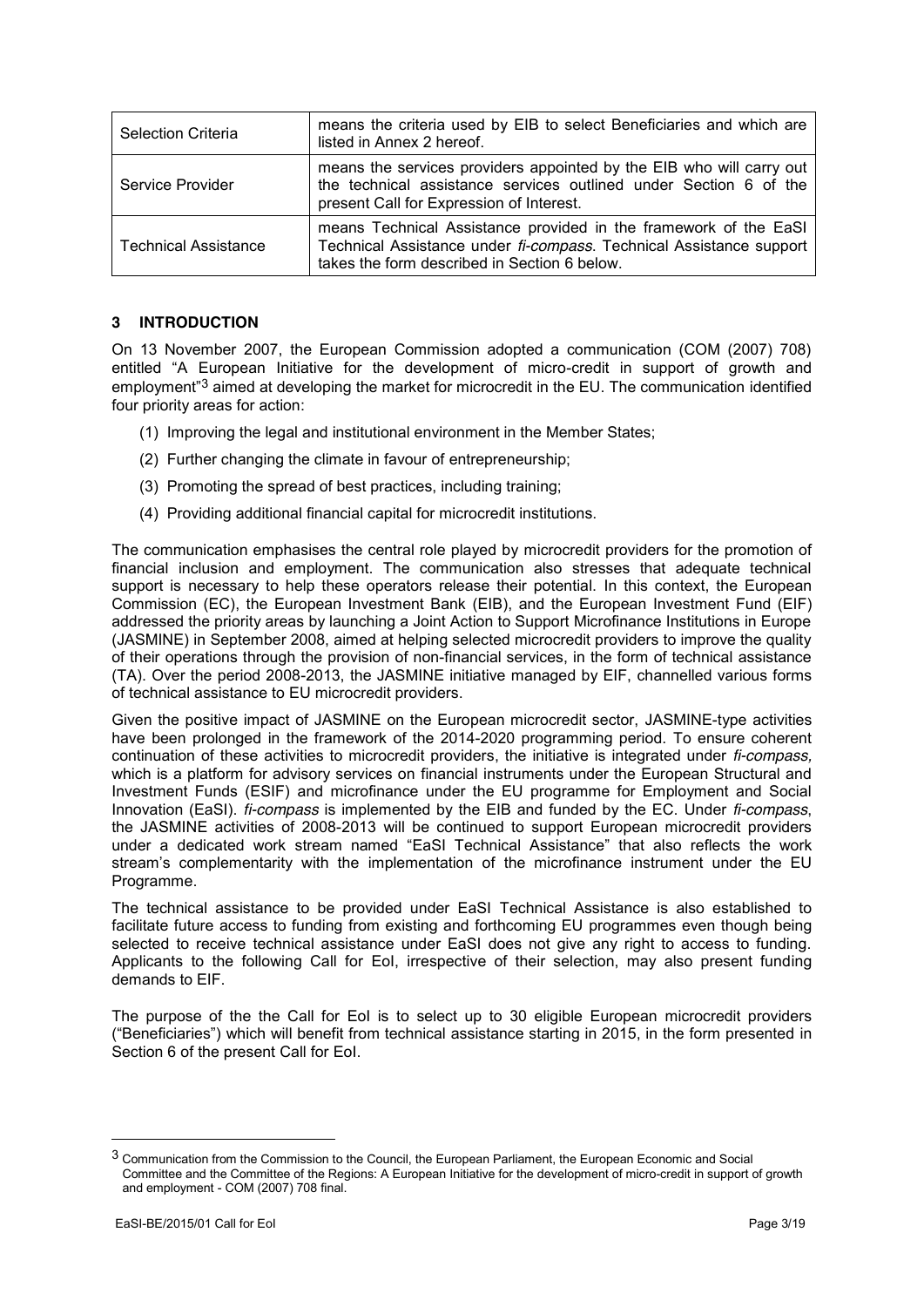#### **4 TO WHAT TYPE OF MICROCREDIT PROVIDERS IS THE INITIATIVE TAILORED?**

EaSI Technical Assistance primarily targets the following type of microcredit providers:

- (i) Greenfield MFIs with less than two years of existence willing to improve their internal processes through an assessment of their institution and tailored trainings to the staff and management;
- (ii) Non-bank microcredit providers with at least two years of existence willing to increase the quality of their operations through an institutional assessment or a microfinance institutional rating and tailored consulting services to the staff and the management team; and
- (iii) Licensed banks offering microcredit products that were never rated by specialised microfinance rating agencies and willing to receive an independent opinion on their microcredit operations as well as tailored coaching to increase the staff knowledge in microfinance.

#### **5 WHY AN INITIATIVE IN THAT FIELD**

The provision of technical assistance in the framework of the EaSI Technical Assistance is an important component of the development of the microfinance sector in the European Union. EaSI Technical Assistance aims at developing the European microfinance market through the provision of non-financial support to European microcredit providers.

#### <span id="page-3-0"></span>**6 DESCRIPTION OF THE TECHNICAL ASSISTANCE SERVICES**

The selected Microcredit Providers are entitled to receive a set of Technical Assistance services free of charge. The Technical Assistance is designed to help European Microcredit Providers aligning to common standards and possibly facilitate access to funding at a later stage.

The technical assistance provided to the selected Microcredit Providers, subject to contract, in the framework of EaSI Technical Assistance consists of the following:

#### **6.1 An Institutional Assessment ("Assessment") or Microfinance Institutional Rating ("Rating") by an independent specialised service provider and provision of an assessment or rating report**

Applicants have to be aware that the success of the assessment phase depends on the capacity and the willingness of the Microcredit Providers to disclose (in a timely fashion) all necessary data to the specialised service provider. The assessment or rating exercise is supplied to the Beneficiaries following a multiple steps' process, to be scheduled across the year 2015 between the Beneficiary and the Service Provider:

- a. Submission of all relevant data of the organisation's social and financial performance, at the request of the Service Provider;
- b. It is foreseen to have three days to one week due diligence visit by the Service Provider's analysts;
- c. Preparation, discussion and provision of an assessment or rating report to the Beneficiary and presentation of the main findings to the Microcredit Provider.

Beneficiaries shall agree with the Service Provider whether the services provided to such Beneficiary will be an Assessment or Rating. These two services answer different needs of the Microcredit Provider, also depending on its development stage. The recommendations of both the assessment and the rating exercise are synthesised into a report drafted by the Service Provider's analysts, transmitted to the Beneficiary for comments and then made available to the staff and management of the Beneficiary. The weaknesses and areas of improvement identified at Beneficiary level during the preparation of an assessment or rating exercise will serve as inputs for the needs analysis and design of training (see Section [6.2\)](#page-4-0). The main features of the two services provided by the Service Provider are summarized below.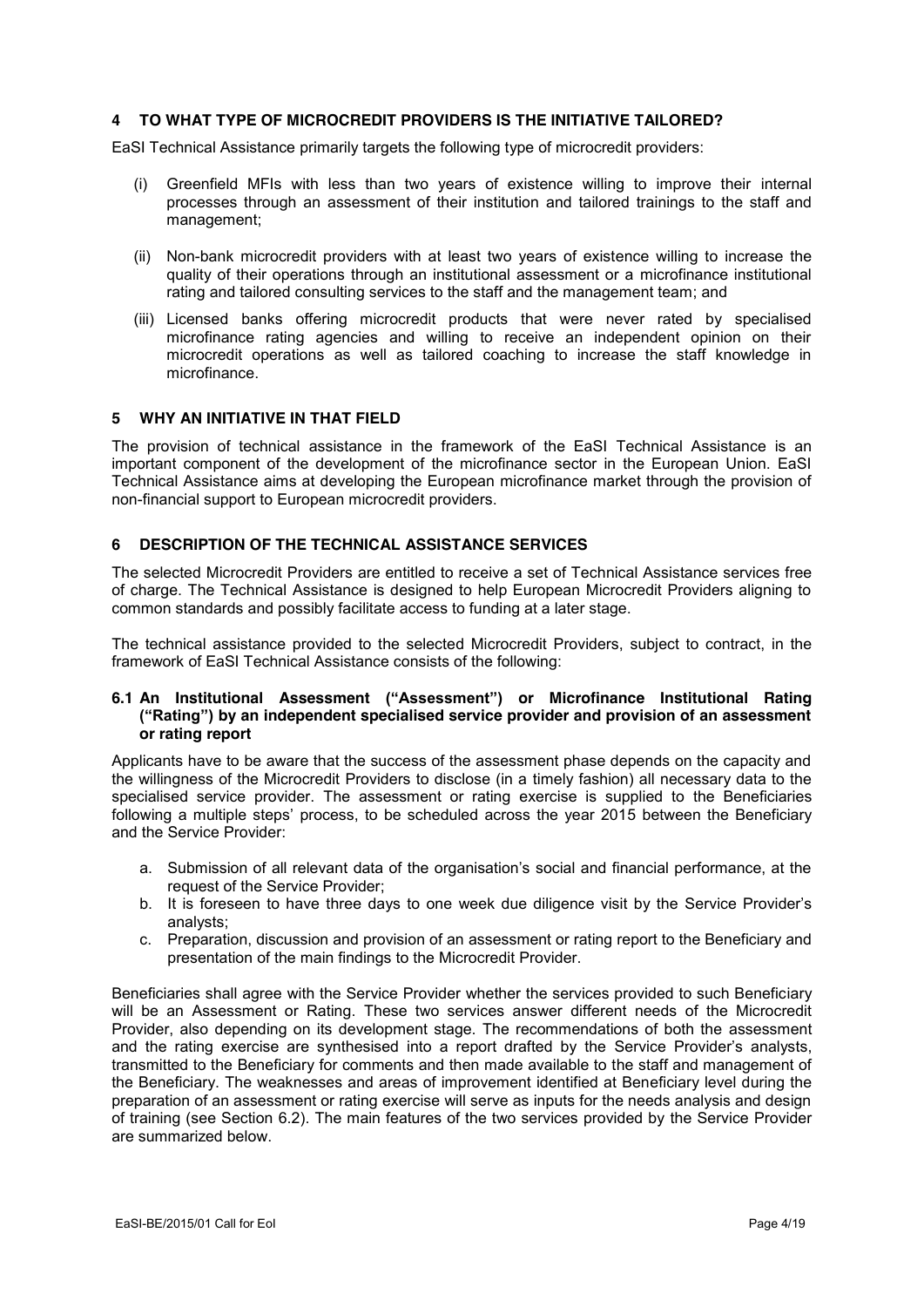#### **Institutional Assessment**

Assessments particularly targets younger and emerging institutions that wish to clearly identify their strengths and weaknesses, single out areas for improvement, in order to improve their institutional strength and to strengthen their social impact, and to prioritize and channel relevant technical assistance in the form of tailored trainings. An Assessment is a detailed analysis of the institution's internal policies and procedures and comparison with internationally recognised best practices in microfinance. The focus is on the organisational and qualitative aspects of a Microcredit Provider. The specific aim is to assess the level of development of the Microcredit Provider and to identify the main internal weaknesses and external threats jointly with the existing opportunities for the institution. The output of this analysis serves as an operational tool which aims at helping the executive management and the governance organs of the institution to strengthen its operational capacity and to improve its internal policies and procedures. The conclusions of each assessment exercise will be summarised in an Assessment Report that will be delivered by the Service Provider to the Beneficiary.

#### Microfinance Institutional Rating

Ratings are tailored for mature Microcredit Providers that wish to obtain new financing, to have a comprehensive assessment of their risk profile and social impact and to enhance their international visibility. A rating exercise is a detailed and complete assessment of the financial and operational performance and of the most relevant risk areas of the Beneficiary, according to recognised international standards. A final rating grade and an appraisal of the institution's ability to absorb new funds will be evidenced through a rating report. Microfinance rating is an effective tool for any Microcredit Provider to access new sources of funds and to improve its operational and risk management performances. The conclusions of each rating exercise will be summarised in a Rating Report that will be delivered by the Service Provider to the Beneficiary, and is communicated as a referential product to investors.

#### <span id="page-4-0"></span>**6.2 Tailored trainings to the Beneficiaries' staff and management to be provided by technical assistance experts in line with the main findings of the Assessment or Rating Report**

The trainings will be provided by the technical assistance experts of the Service Provider. The training / consulting features in the framework of EaSI Technical Assistance are the following:

- a. The Service Provider will provide up to 14 days of on-site training / consulting to the staff and the management of the selected Microcredit Provider;
- b. A training proposal is signed between the Service Provider and the Beneficiary and defines the content of the training / consulting;
- c. Training / consulting targets weaknesses identified during the assessment or rating exercise and focuses on the following topics<sup>4</sup>: Good Governance, Management Information Systems, Strategic Planning, Risk Management, implementation of the European Code of Good Conduct for Microcredit Provision; and Legal training.

**IMPORTANT**: Due to the sequential nature of the technical assistance services to be provided under EaSI Technical Assistance, trainings are to be provided after the assessment or rating exercise.

1

<sup>4</sup> Training topics to be confirmed.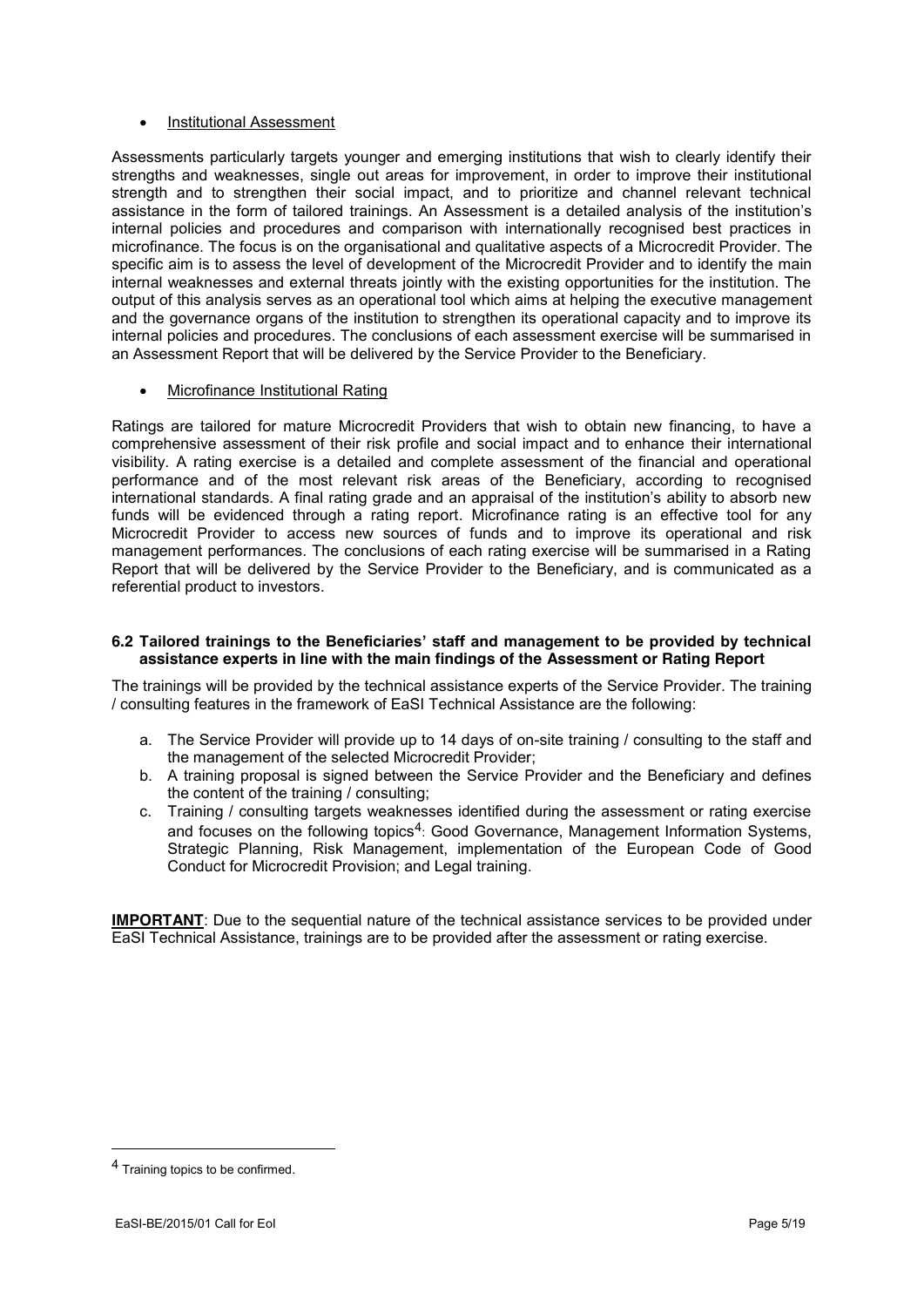#### <span id="page-5-0"></span>**7 HOW TO APPLY**

#### <span id="page-5-1"></span>**7.1 Content of the Application**

Microcredit Providers interested in applying to this Call for EoI shall submit an Expression of Interest to EIB on or before the deadline to be considered as a possible Beneficiary of EaSI Technical Assistance.

The template of the Expression of Interest to be submitted duly filled in and signed is attached hereto as Annex 1 and is composed of four appendixes. In order to be valid and assessed by the EIB, the Expression of Interest has to include:

- 1. Information about the Applicant (template available under appendix 1 to the Expression of Interest);
- 2. Declaration of absence of conflict of interest (template available under Appendix 2 to the Expression of Interest);
- 3. Statement regarding situations of exclusion (template available under Appendix 3 to the Expression of Interest); and,
- 4. Requested supporting documents (listed under Appendix 4 to the Expression of Interest).

#### **7.2 Language of the Application**

The Expression of Interest, including related documents, shall be prepared in English. Applications in other languages will not be accepted.

#### **7.3 Submitting the Application**

All mandatory documents as set out in Section [7.1](#page-5-1) have to be sent to EIB as scanned copy by email on or before **the deadline stated in Section [1,](#page-0-0) followed by the original in hardcopy by mail or courier**, as further detailed below.

After the submission of the application, EIB sends out an acknowledgement of receipt to the relevant Applicants via e-mail. The acknowledgement of receipt is not to be considered confirmation of completeness of the Expression of Interest and the documents submitted therewith, nor any kind of assessment to this effect.

#### **The Application shall be submitted on or before the Deadline:**

- **(i) as a scanned copy by e-mail, followed**
- **(ii) by the original in hardcopy by registered mail or professional courier service.**

The Deadline applies (i) in case of e-mails to the date of receipt by EIB and (ii) in case of registered mail or professional courier service to the date of dispatch indicated on the post office stamp or a dispatch receipt.

If you wish to participate in this Call for EoI, please forward your Expression of Interest, prepared in accordance with the instructions in this document to the following addresses:

#### **E-mail Address**

Subject: EaSI-BE/2015/01 - Identification and selection of EaSI Technical Assistance Beneficiaries 2015 Attention: fi-compass team EaSI[\\_fi-compass@eib.org](mailto:fi-compass@eib.org)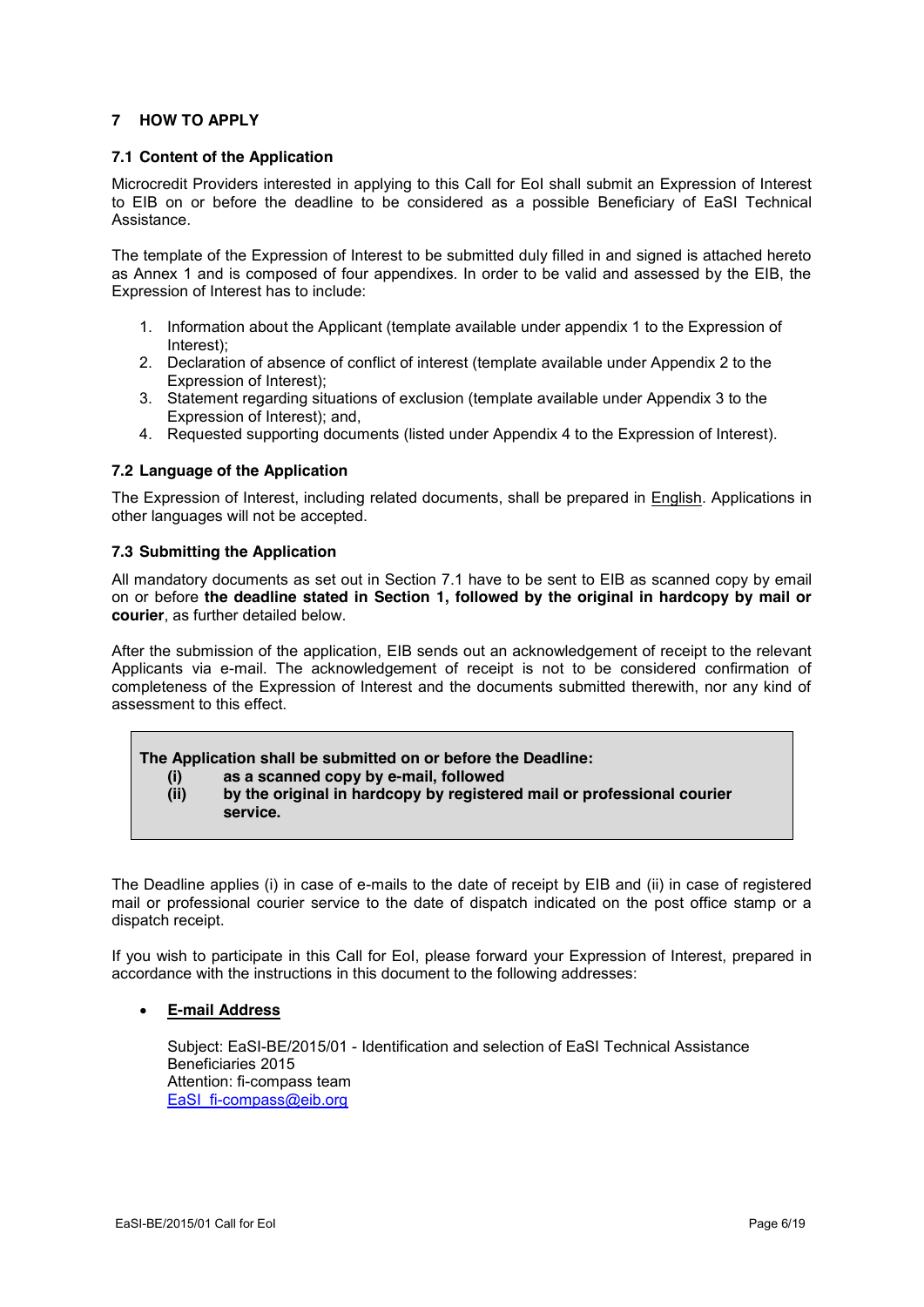#### **Postal Address**

European Investment Bank (EIB) Attention: fi-compass team 100, Boulevard Konrad Adenauer L-2950 Luxembourg LUXEMBOURG

The Expression of Interest shall be enclosed in two sealed envelopes, the outer envelope bearing instructions not to open the inner envelope, which should be marked:

#### **DO NOT OPEN**

#### **Ref.: EaSI-BE/2015/01**

**Subject: Identification and selection of EaSI Technical Assistance Beneficiaries 2015**

#### **Deadline for receipt of expression of interest: 31 May 2015**

#### **7.4 Requests for Additional Information**

Applicants may request clarifications on the Call for EoI or the nature of the Technical Assistance not later than 20 calendar days before the deadline but are recommended to do so well in advance. Such requests must indicate the Call for EoI reference number and the name of the Applicant and shall be submitted in English via e-mail to:

> European Investment Bank EaSI[\\_fi-compass@eib.org](mailto:fi-compass@eib.org)

Answers to all questions will be provided to the Applicant not later than 10 calendar days after their submission, on the Applicant's e-mail address used to submit the questions. Please note that the EIB responses to any queries or clarification requests may be circulated to all applicants at the EIB's discretion.

EIB will not contact any Applicant prior to the selection decision, unless it considers it necessary to clarify issues of a mere technical nature. However, should EIB come across any errors, inaccuracies, omissions or any type of clerical defect in the text of the Call for EoI before the Deadline, EIB will correct the text and inform the Applicant accordingly.

#### <span id="page-6-0"></span>**8 SELECTION PROCEDURE**

Further to Section [1,](#page-0-0) the EIB will reject incomplete or unsigned Applications, as well as those Applications not complying with the Eligibility Criteria. Applicants whose Application is rejected because of non-compliance with any of the elements reflected in the statement regarding situations of exclusion (Annex 1, Appendix 3) may not present themselves for consideration in subsequent Calls for Expression of Interest unless it is specifically evidenced that the reason for exclusion no longer exists.

Applicants which are not excluded in accordance with the Exclusion Criteria will be assessed on the basis of the Eligibility and Selection Criteria. Detailed Eligibility and Selection Criteria are presented in Annex 2 thereof. Applicants that meet the Eligibility Criteria will be further assessed on the basis of the Selection Criteria as further detailed in Annex 2. Applicants will be selected on a "first come, first served" basis provided that selections conditions are met. In addition, the Commission shall approve the selected applicants within a period of ten (10) calendar days, thereby authorising the EIB to proceed with the selected microcredit providers. In the absence of any written reply from the Commission before the end of this period, the approval shall be deemed to be granted.

The EIB reserves the right to verify the correctness of the information received. The EIB may, on its own initiative, inform applicants of any error, inaccuracy, omission or any other error in their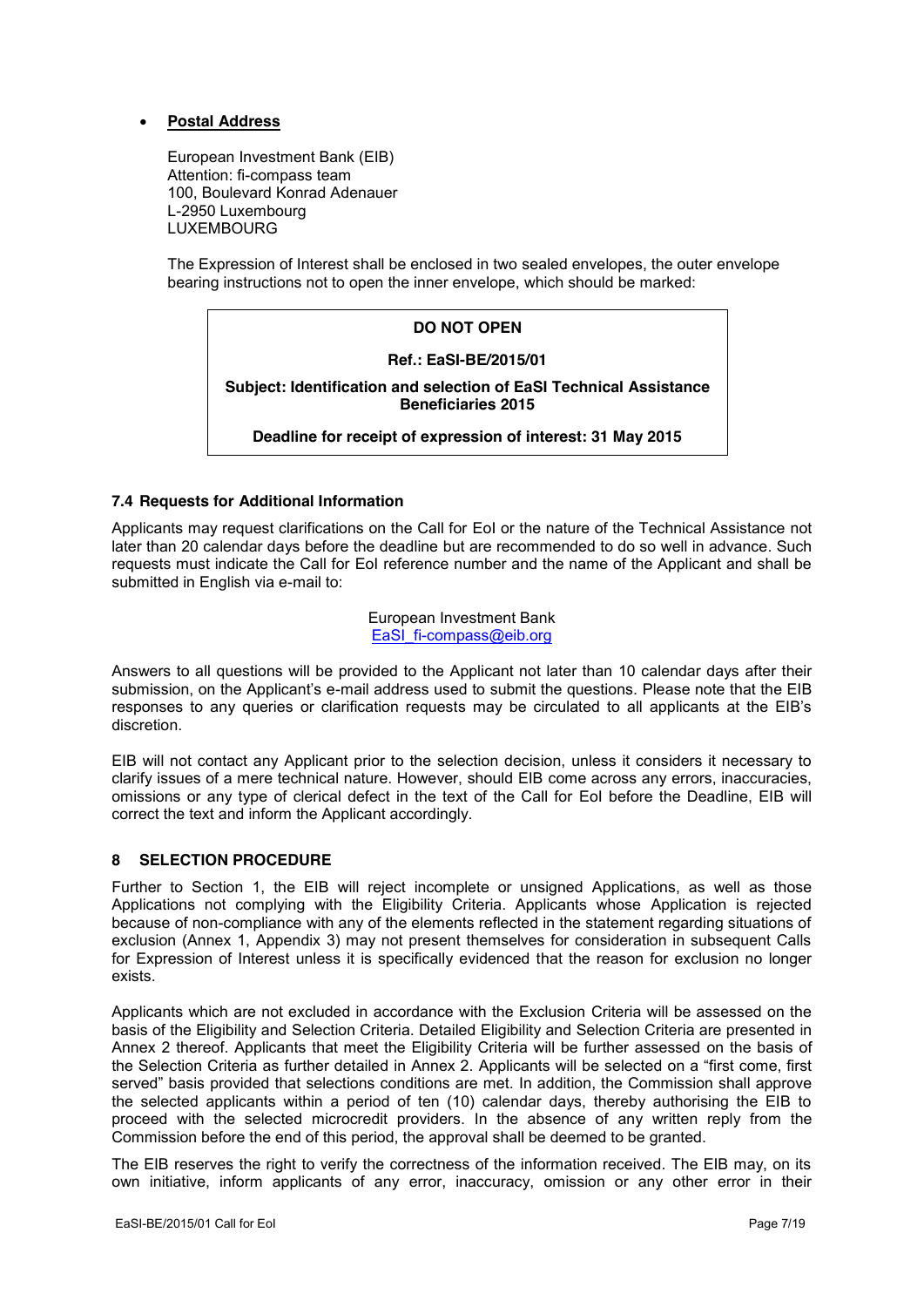application. If clarification is required or if obvious clerical errors in the application need to be corrected, the EIB may request the applicant to provide clarifications and/or additional information provided the terms of the Expression of Interest are not modified as a result. In addition, EIB may request missing documents of administrative nature requested in this Call for EoI.

Selection of Microcredit Providers for the Technical Assistance will be made at the sole discretion of the EIB following appropriate assessment. Applicants should by no means consider that simple submission of a complete application will give rise to any claims, or other rights, or legitimate expectations to be ultimately selected for Technical Assistance under this Call for EoI. EIB can cancel the Call for EoI without notice at any stage of the procedure. Applicants should only participate in the selection procedure on the understanding that they would not be entitled to any form compensation, should the EIB decide to interrupt or cancel the Call for EoI.

Participation in the Call for EoI shall be taken as acceptance of all the terms and conditions mentioned in the Call for EoI and the conditions of the specifications.

The selection shall be deemed complete upon written confirmation by the EIB to the Applicant.

Applicants in the framework of the present Call for EoI no. EaSI-BE/2015/01 will be informed accordingly of the outcome of their applications. Upon request, Applicants not selected may ask for further information to EIB on the reasons for their non-selection.

#### **ANNEXES**

- **Annex 1. Template for Expression of Interest**
- **Annex 2. Eligibility and Selection Criteria**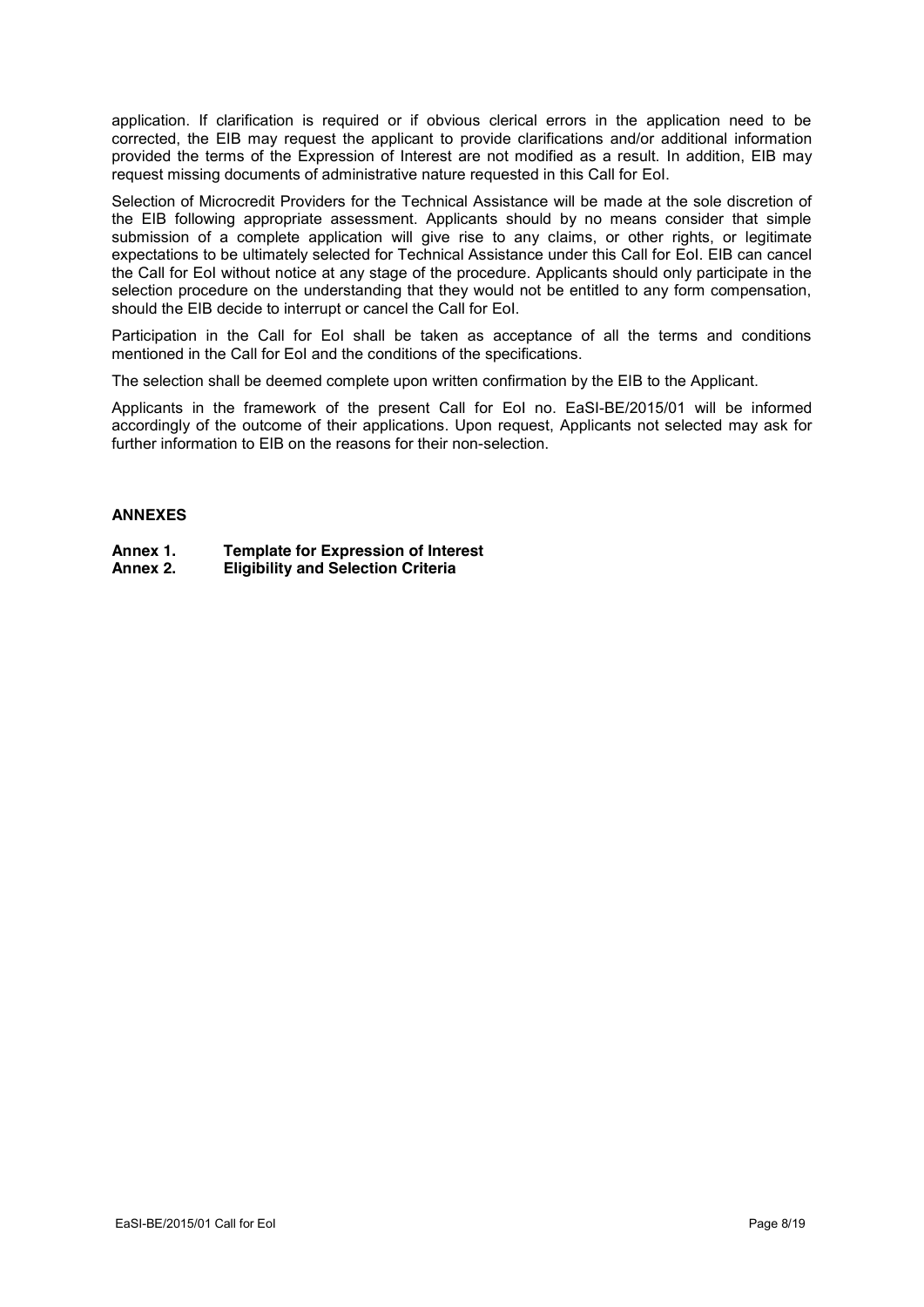## **TEMPLATE FOR EXPRESSION OF INTEREST**

#### **EXPRESSION OF INTEREST**

**Call for Expression of Interest no.: EaSI-BE/2015/01 Deadline for the submission of the Expression of interest: 31 May 2015 Expression of Interest for: EaSI Technical Assistance Applicant submitting the Expression of Interest: \_\_\_\_\_\_\_\_\_\_\_\_\_, \_\_\_\_\_\_\_ (company name, registration number)** Dear Sir or Madam, The undersigned: ………………………………………..……………………………………………..........................  $\Box$  acting in his/her own name (if the economic operator is a natural person or in case of own declaration of a director or person with powers of representation, decision-making or control over the economic operator) or  $\Box$  acting as a representative (if the economic operator is a legal person) official name in full (only for legal persons): ………………………………………..…………………………………………….......................... official legal form (only for legal persons): ………………………………………..…………………………………………….......................... official address in full: ………………………………………..…………………………………………….......................... VAT registration number: ………………………………………..…………………………………………….......................... declares that he/she or the company or organisation that he/she represents:

- a) is submitting this Application in response to the Call for Expression of Interest no. EaSI-BE/2015/01 in the framework of EaSI Technical Assistance implemented by the EIB under the *ficompass* advisory platform and financed by the European Commission;
- b) all information contained in this Application and its Appendices is complete and correct in all its elements;
- c) is not in one of the situations which would exclude it from taking part in this Call for Expression of Interest listed out in Appendix 3 to this Expression of Interest. The undersigned shall, upon request, provide all evidence to that extent.
- d) if selected to receive Technical Assistance, to commit to comply with all requirements set by the EIB or its appointed Service Providers necessary for the successful completion of the Technical Assistance.

Yours sincerely,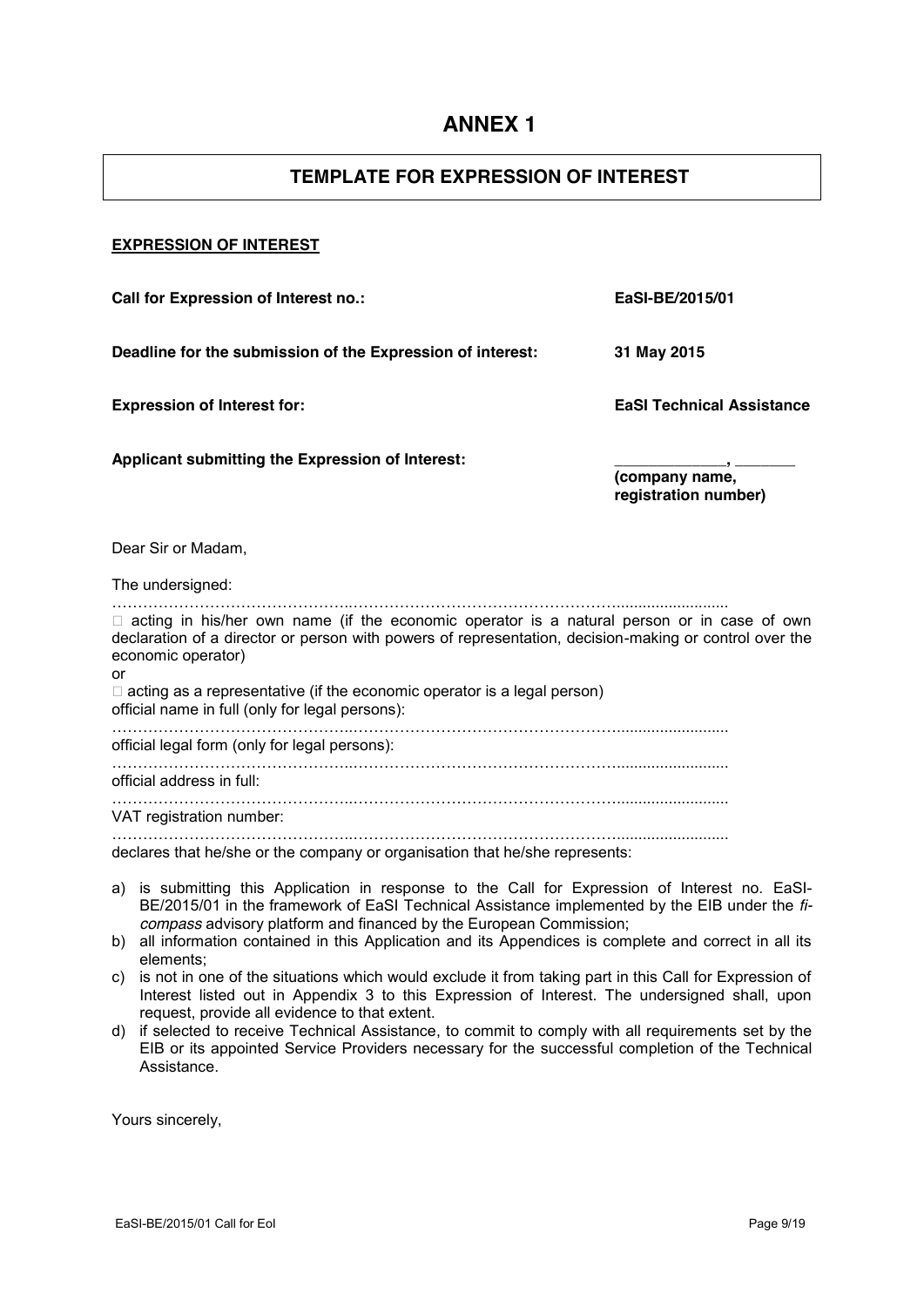**Signature(s): Stamp of the Applicant (if applicable):**

Name and position in capital letters:

Applicant's name:

Place: Place: Date (day/month/year):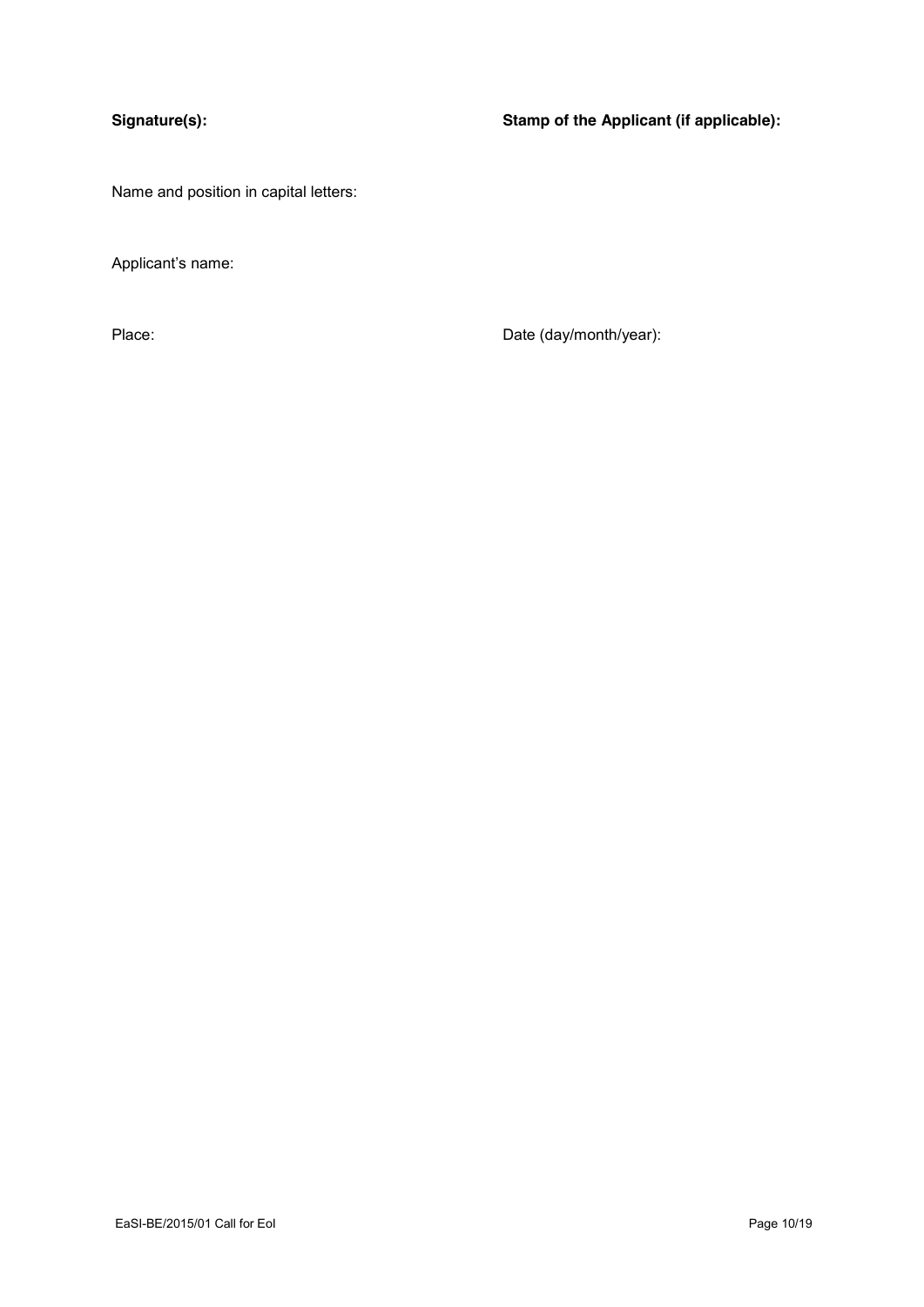**Appendices**

**Appendix 1 Information about the Applicant Appendix 2 Declaration of Absence of Conflicts of Interest Appendix 3 Statement regarding Situations of Exclusion Appendix 4 List of documents to be attached for evaluation**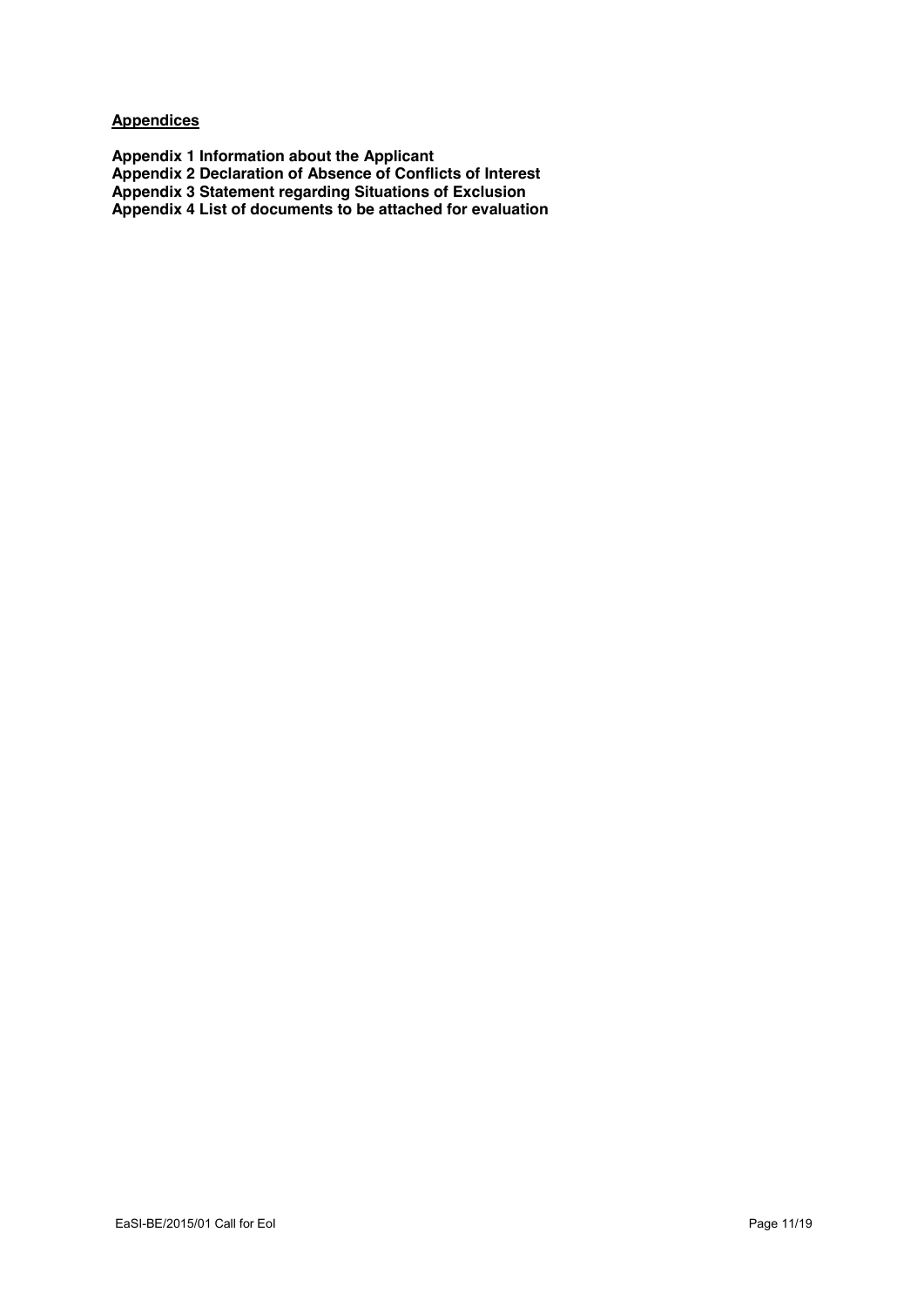### **Appendix 1 to the Expression of Interest**

### **INFORMATION ABOUT THE APPLICANT**

# **1.1 Applicant identification**

| <b>Information required</b>  |                              |  |
|------------------------------|------------------------------|--|
| <b>Name of the Applicant</b> |                              |  |
| <b>Contact Details</b>       | Address (registered office): |  |
|                              |                              |  |
|                              | Telephone:                   |  |
|                              | Fax:                         |  |
|                              | E-mail:                      |  |
| <b>Legal Form</b>            |                              |  |
| Commercial register,         | Denomination of register:    |  |
| etc. - Registration          | Date of registration:        |  |
| details                      | Country of registration:     |  |
|                              | Registration number:         |  |
| <b>VAT</b>                   | Registration number:         |  |

# **1.2 Person authorised to submit the Expression of Interest**

| <b>Information required</b> |                                                    |  |  |
|-----------------------------|----------------------------------------------------|--|--|
| <b>Title</b>                | Mr/Ms/Dr/other (delete or complete as appropriate) |  |  |
| <b>Name</b>                 | Surname:                                           |  |  |
|                             | First name:                                        |  |  |
| <b>Position</b>             |                                                    |  |  |
| <b>Contact Details</b>      | Address:                                           |  |  |
|                             |                                                    |  |  |
|                             | Telephone:                                         |  |  |
|                             | Fax:                                               |  |  |
|                             | E-mail:                                            |  |  |

# **1.3 Person for communications (if different from paragraph 1.2)**

| <b>Information required</b>                                        |             |  |
|--------------------------------------------------------------------|-------------|--|
| <b>Title</b><br>Mr/Ms/Dr/other (delete or complete as appropriate) |             |  |
| <b>Name</b>                                                        | Surname:    |  |
|                                                                    | First name: |  |
| <b>Position</b>                                                    |             |  |
| <b>Contact Details</b>                                             | Address:    |  |
|                                                                    |             |  |
|                                                                    | Telephone:  |  |
|                                                                    | Fax:        |  |
|                                                                    | E-mail:     |  |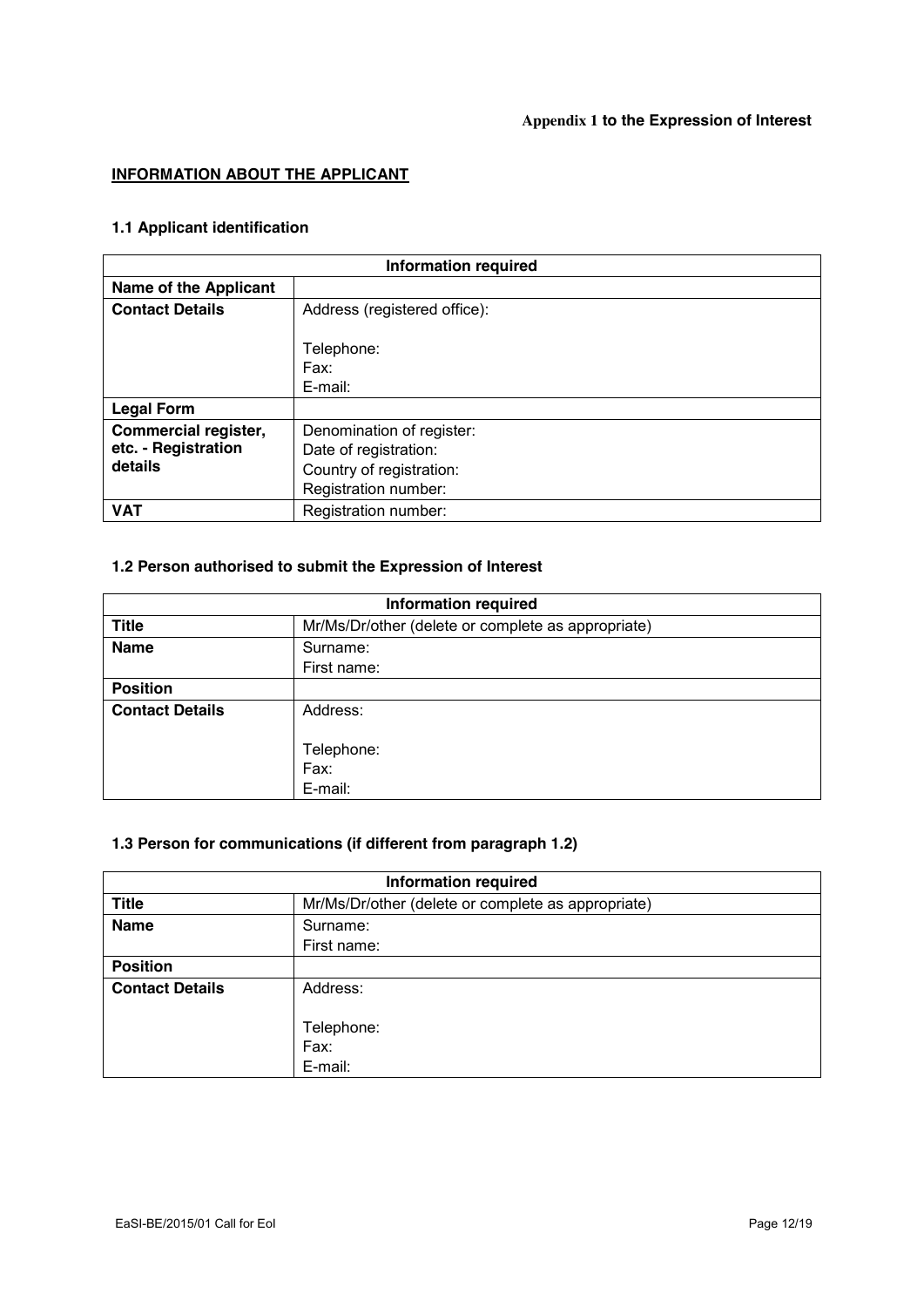#### **Appendix 2 to the Expression of Interest**

#### **DECLARATION OF ABSENCE OF CONFLICTS OF INTEREST**

The undersigned declares that neither (i) the Applicant nor (ii) he/she/they personally as authorised representative(s) of the Applicant have a direct or indirect interest of such a nature and scale that may affect the technical assistance received by the Applicant. The undersigned commits to immediately declare any potential conflict of interest that may arise during the provision of the technical assistance as referred to in the Call for Expression of Interest no EaSI-BE/2015/01.

The undersigned is/are aware that a conflict of interest could arise in particular as a result of economic interests, political or national affinities, family or emotional ties, or any other relevant connection or shared interest.

The Applicant will inform EIB, without delay, of any situation constituting a conflict of interest or which could give rise to a conflict of interest.

Furthermore, the Applicant and the undersigned in his/her/their capacity as duly authorised representative(s) of the Applicant confirm to have read the EIB Anti-Fraud Policy, available on the website of EIB [\(www.eib.org\)](http://www.eib.org/), and declare not to have made nor to make any offer of any type whatsoever from which an advantage can be derived under the Technical Assistance and not to have granted nor to grant, not to have sought nor to seek, not to have attempted nor to attempt to obtain, and not to have accepted nor to accept, any advantage, financial or in kind, to or from any party whatsoever, constituting an illegal practice or involving corruption, either directly or indirectly, as an incentive or reward relating to Technical Assistance.

Yours sincerely,

**Signature: Stamp of the Applicant (if applicable):**

Name and position in capital letters:

Applicant's name:

Place: Date (day/month/year):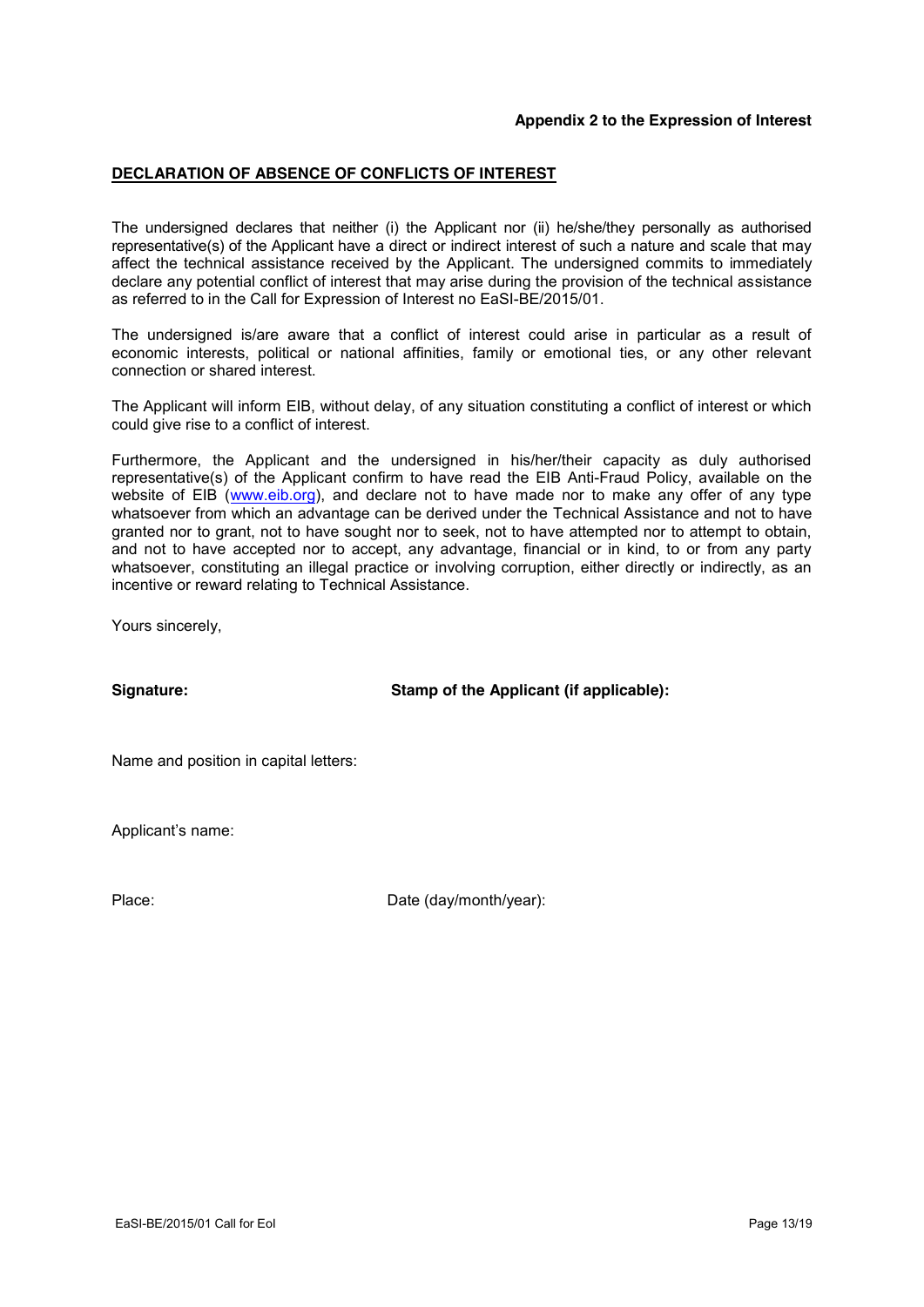#### **STATEMENT REGARDING SITUATIONS OF EXCLUSION**

The undersigned:

………………………………………..……………………………………………..........................

□ acting in his/her own name (if the economic operator is a natural person or in case of own declaration of a director or person with powers of representation, decision-making or control over the economic operator)

or

 $\Box$  acting as a representative (if the economic operator is a legal person) official name in full (only for legal persons):

………………………………………..…………………………………………….......................... official legal form (only for legal persons):

………………………………………..……………………………………………..........................

official address in full:

………………………………………..……………………………………………..........................

VAT registration number:

………………………………………..…………………………………………….......................... declares that he/she or the company or organisation that he/she represents:

- i) has never been the subject of a conviction by final judgment for one or more reasons listed below:
	- participation in a criminal organisation, as defined in Article 2 (1) of the Council Joint Action of 21 December 1998 adopted by the Council on the basis of Article K.3 of the Treaty on European Union, on making it a criminal offence to participate in a criminal organisation in the Member States of the European Union (98/733/JHA);
	- x corruption, as defined in Article 3 of the Council Act of 26 May 1997 and in Article 3 (1) of the Council Joint Action 98/742/JHA;
	- fraud within the meaning of Article 1 of the Convention drawn up on the basis of Article K.3 of the Treaty on European Union, on the protection of the European Communities' financial interests;
	- money laundering as defined in the Directives  $2005/60$ /EC<sup>5</sup> of 26 October 2005 and 2006/70/EC<sup>6</sup> of 1 August 2006, and Directive 2001/97/EC of 4 December 2001<sup>7</sup>;
- ii) has not performed any act which may be qualified as prohibited practices in the meaning of the terms of the EIB Anti-Fraud Policy;
- iii) is not bankrupt or being wound up, has not its affairs being administered by the court, has not entered into an arrangement with creditors, has not suspended business activities or is not in any analogous situation arising from a similar procedure under national laws and regulations:
- iv) is not the subject of proceedings for a declaration for bankruptcy, for an order for compulsory winding up or administration by the court or of an arrangement with creditors or of any other similar proceedings under national laws and regulations;
- v) has not been convicted by as a consequence of a judgment which has the force of res iudicata, in accordance with the legal provisions of the country of any offence concerning its professional conduct;
- vi) has not been guilty of grave professional misconduct;

<u>.</u>

<sup>5</sup> Directive 2005/60/EC of the European Parliament and of the Council of 26 October 2005 on the prevention of the use of the financial system for the purpose of money laundering and terrorist financing

<sup>6</sup> Commission Directive 2006/70/EC of 1 August 2006 laying down implementing measures for Directive 2005/60/EC of the European Parliament and of the Council as regards the definition of 'politically exposed person' and the technical criteria for simplified customer due diligence procedures and for exemption on grounds of a financial activity conducted on an occasional or very limited basis

<sup>7</sup> Directive 2001/97/EC of the European Parliament and of the Council of 4 December 2001 amending Council Directive 91/308/EEC on prevention of the use of the financial system for the purpose of money laundering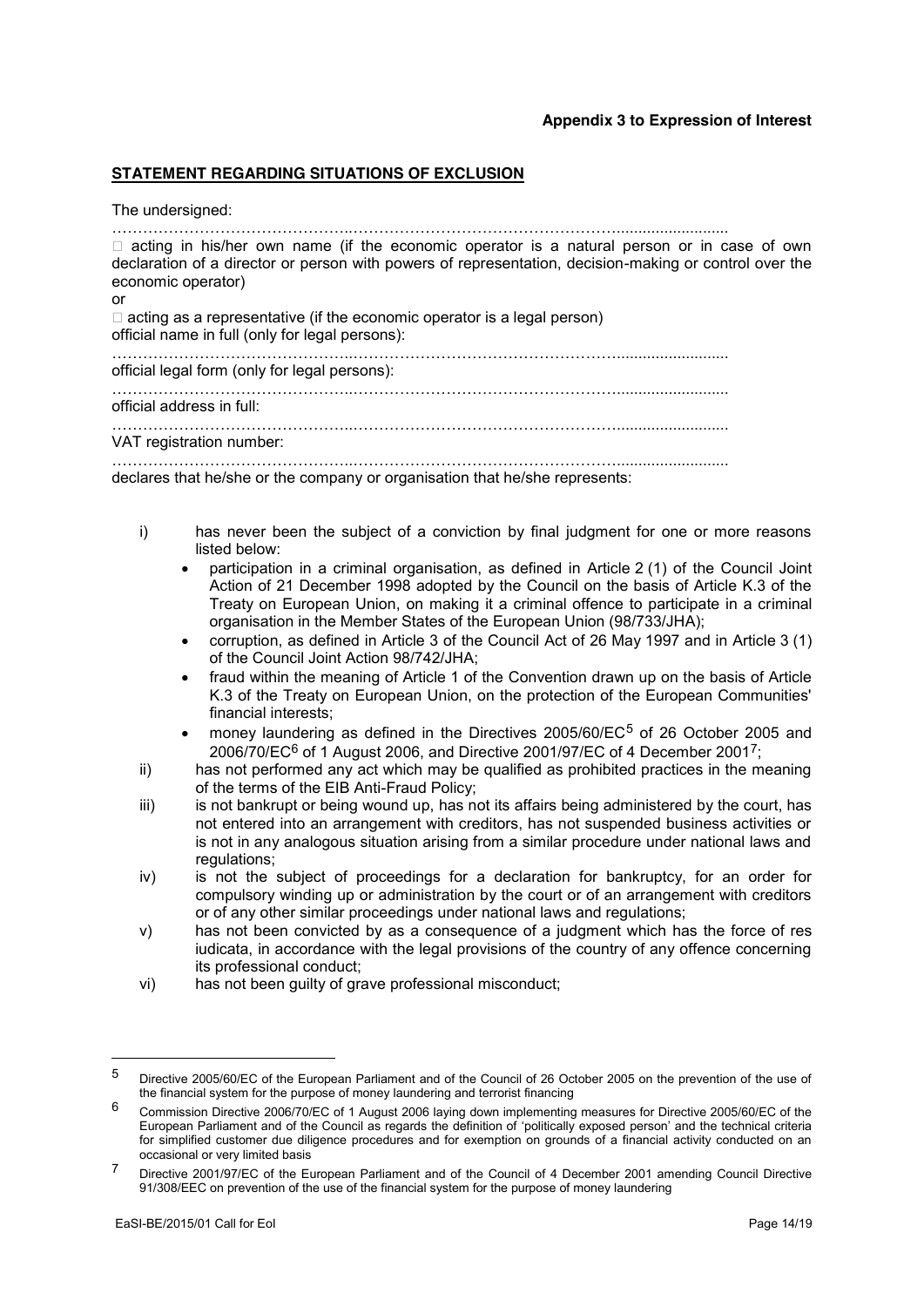- vii) has fulfilled obligations relating to the payment of social security contributions and the payment of taxes in accordance with the legal provisions of the country in which it is established and in the countries where it operates, as applicable;
- viii) will respect the principles of gender equality and non-discrimination;
- ix) will respect the framework of sustainable development and the Community promotion of the goal of protecting and improving the environment as set out in Article 6 of the Treaty;
- x) has not been found guilty to have provided serious misrepresentation in supplying the information required by the EIB as a condition of participation in Call for Expression of Interest.

The Applicant and the undersigned in his/her/their capacity as duly authorised representative of the Applicant commit to provide all documentary evidence to the above, upon request by the EIB.

**Signature: Stamp of the Applicant (if applicable):**

Name and position in capital letters:

Applicant's name:

Place: Date (day/month/year):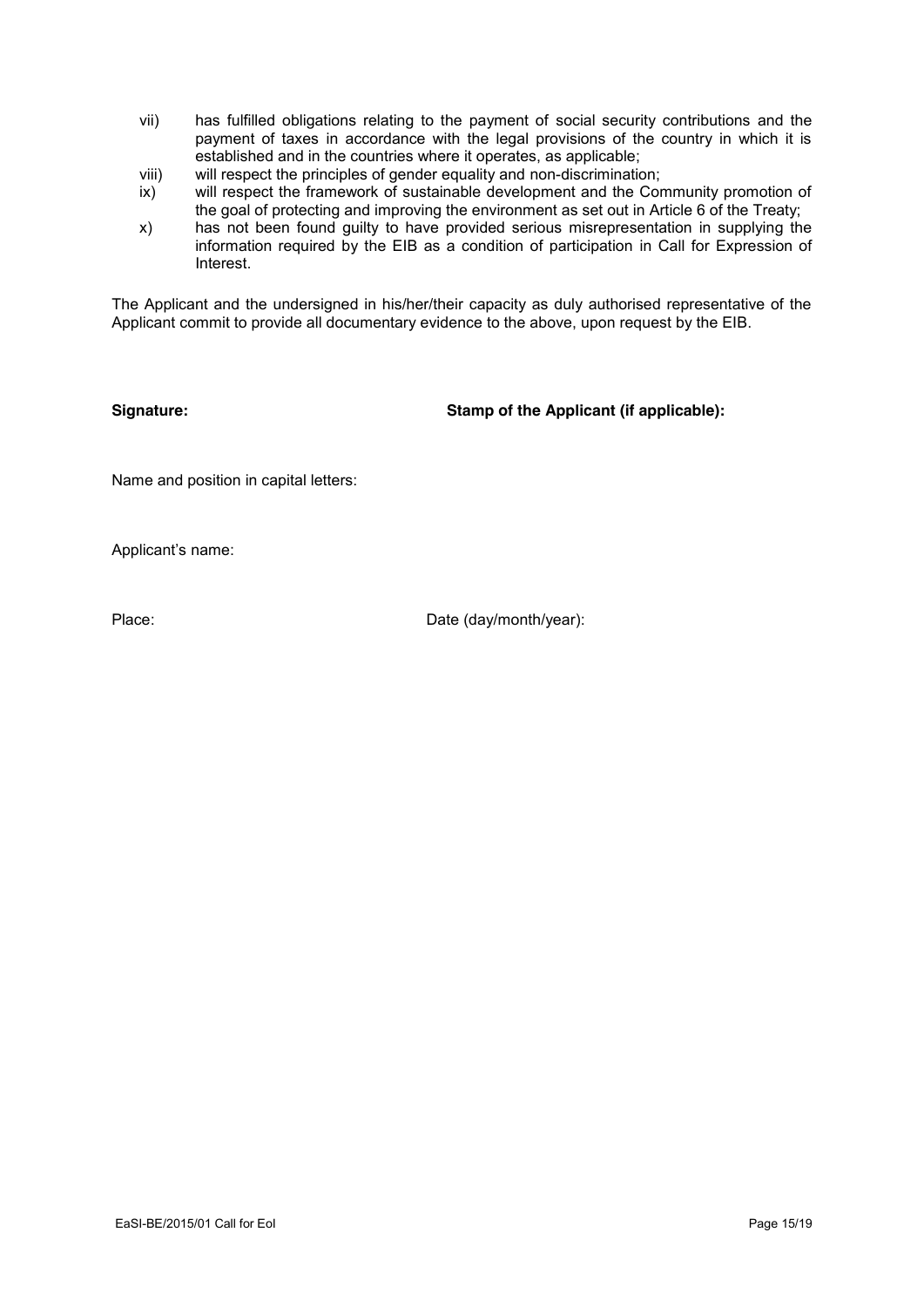#### **CHECK-LIST OF DOCUMENTS TO BE ATTACHED FOR EVALUATION**

| Base documents to be attached to the Expression of Interest |  |
|-------------------------------------------------------------|--|
|                                                             |  |

**a.** Information about the Applicant (as per template provided in Appendix 1) and a description of the Applicant (date of incorporation, geographical scope, ownership etc.).

**b.** Official registration of the Applicant evidencing the statute under which it operates (e.g. nongovernmental organisation, foundation, non-bank financial institution, licensed bank)

**c.** As the case may be, evidence of a previous participation to an EU-funded microfinance programme (e.g. but not limited to Progress Microfinance, European Parliament Preparatory Action, JEREMIE, European Social Fund), or other national/ regional/ local funding initiatives.

**d.** Depending on the type of microcredit provider, evidence of the Applicant subscription to or endorsement of the European Code of Good Conduct for Microcredit Provision promoted by the European Commission. See Annex 2, Eligibility Criterion 1.3,

**e.** Expression of Interest duly signed.

**f.** Declaration of absence of conflicts of interest as per template provided in Appendix 2, duly signed.

**g.** Statement regarding situations of exclusion as per template provided in Appendix 3, duly signed.

| Documents to be attached in case the<br>Applicant is a Non-Bank Financial Institution                                                                                                                                                  | Documents to be attached in case the<br><b>Applicant is a Licensed Bank</b>                                                                                                                                                                           |
|----------------------------------------------------------------------------------------------------------------------------------------------------------------------------------------------------------------------------------------|-------------------------------------------------------------------------------------------------------------------------------------------------------------------------------------------------------------------------------------------------------|
| <b>h1.</b> A description of all microfinance products<br>offered to final clients (i.e. amount, interest rate,<br>economic sector addressed).                                                                                          | h2. A description of the microcredit products<br>showing that they exclusively target income<br>generating activities (i.e. working capital and/or<br>investments); and cover at least two different<br>economic sectors (e.g. agriculture and trade) |
| i1. Details of the overall microcredit portfolio over<br>the last three calendar years, including all data<br>requested for evaluation of the eligibility and<br>selection criteria.                                                   | i2. A description of the Applicant's microfinance<br>program, including (i) the type of target<br>borrowers, (ii) expected volumes and evolutions<br>for the next 3-5 years.                                                                          |
| j1. In case the Applicant is a Greenfield MFI, a<br>business plan for the next three years showing<br>the Applicant's strategy to grow, to optimize its<br>social impact on the market it serves and to face<br>potential competition. | j2. Details on the microcredit portfolio over the<br>last three calendar years, including all data<br>requested for evaluation of the eligibility and<br>selection criteria.                                                                          |
|                                                                                                                                                                                                                                        | k2. A sworn statement that the Applicant was<br>never rated by specialised microfinance rating<br>agencies.                                                                                                                                           |
|                                                                                                                                                                                                                                        | <b>12.</b> Credit scoring methodology (if applicable)                                                                                                                                                                                                 |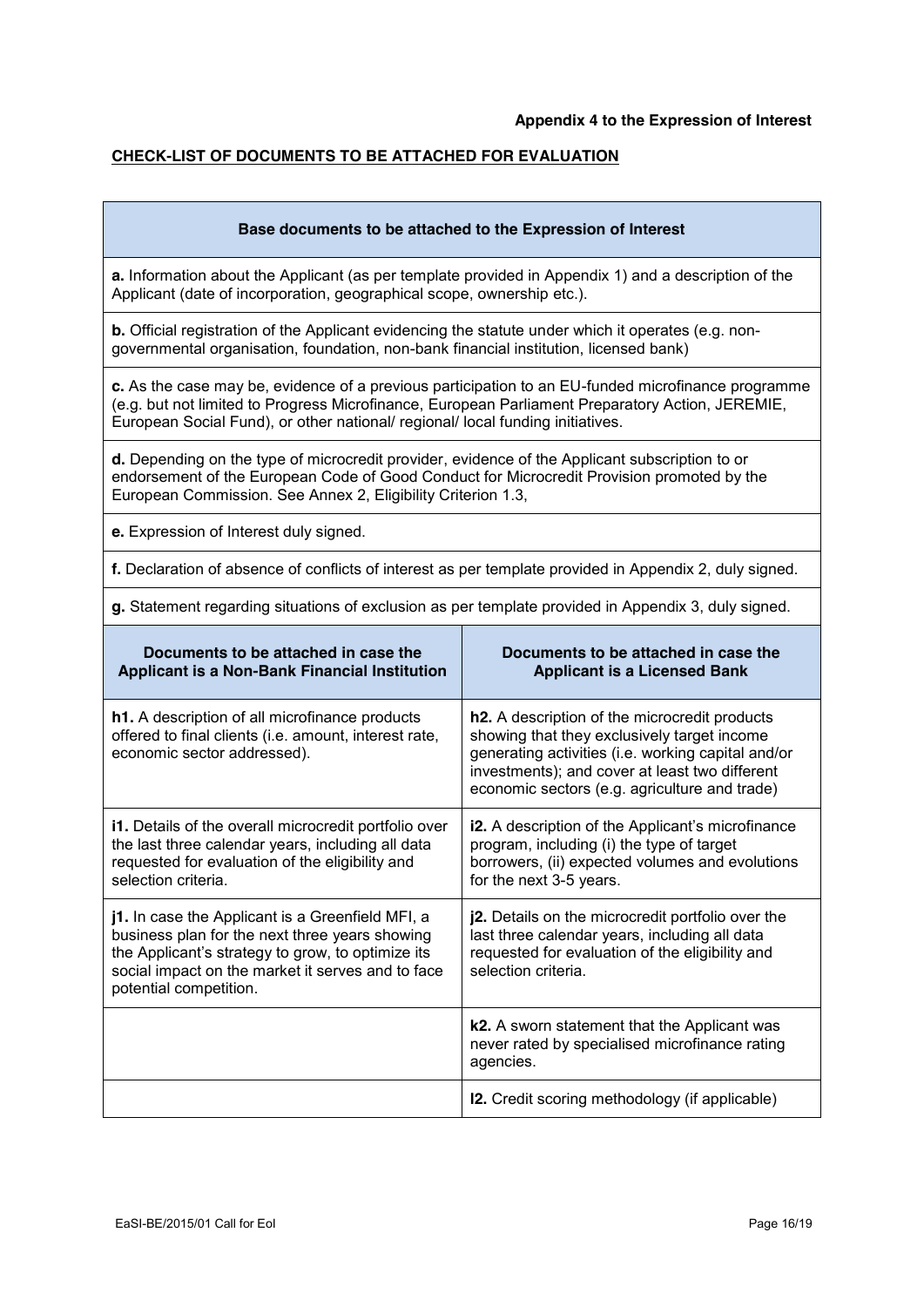# **ELIGIBILITY AND SELECTION CRITERIA**

**IMPORTANT:** EIB reserves its right to verify the accuracy of the information provided by the Applicant under this Call for Expression of Interest by means of due diligence, if required by the evaluation panel within EIB.

#### **ELIGIBILITY CRITERIA**

The Expressions of Interest received shall be assessed for eligibility on the basis set out below.

| 1.   | <b>ELIGIBILITY CRITERIA</b>                                                                                                                                                                                                                                       | System of<br>appraisal (for<br>EIB use only) |
|------|-------------------------------------------------------------------------------------------------------------------------------------------------------------------------------------------------------------------------------------------------------------------|----------------------------------------------|
|      |                                                                                                                                                                                                                                                                   | Yes/No                                       |
| 1.1  | The Applicant is a Microcredit Provider.                                                                                                                                                                                                                          |                                              |
|      | The Applicant is based in the European Union (EU) and active in an EU<br>member state.                                                                                                                                                                            |                                              |
|      | In addition to the EU Member States, microcredit providers based in the<br>following countries could be eligible to receive technical assistance under<br><b>EaSI Technical Assistance:</b>                                                                       |                                              |
| 1.2  | (a) The EFTA and EEA member countries, in accordance, if applicable,<br>with EEA Agreement.                                                                                                                                                                       |                                              |
|      | (b) EU candidate and potential candidate countries, in accordance with<br>the general principles and the general terms and conditions laid down<br>in the framework agreements, if applicable, concluded with them on<br>their participation in Union programmes. |                                              |
|      | The Applicant has signed up to or endorsed the European Code of Good<br><b>Conduct for Microcredit Provision:</b>                                                                                                                                                 |                                              |
| 1.3  | (a) If the Applicant is a non-bank microcredit provider, it has signed-up to<br>the Code.                                                                                                                                                                         |                                              |
|      | (b) If the Applicant is a licensed bank, it has endorsed the Code.                                                                                                                                                                                                |                                              |
| 1.4  | The Applicant and its senior management are not in any situation of<br>exclusion (as per template provided in Appendix 3 to the Expression of<br>Interest).                                                                                                       |                                              |
| 1.5  | The Applicant has declared any potential situation of conflicts of interest<br>(as per template provided in Appendix 2 to the Expression of Interest).                                                                                                            |                                              |
| 1.6  | The Expression of Interest is prepared in accordance with Annex 1 to the<br>Call for Expression of Interest. All necessary supporting documents are<br>provided.                                                                                                  |                                              |
| 1.7  | The Expression of Interest and the relevant appendices (Appendix 2 and<br>3) are duly signed.                                                                                                                                                                     |                                              |
| 1.8  | The Expression of Interest is complete and submitted in English.                                                                                                                                                                                                  |                                              |
| 1.9  | The Expression of Interest is submitted both by registered mail and e-mail.                                                                                                                                                                                       |                                              |
| 1.10 | The Expression of Interest is submitted within the Deadline.                                                                                                                                                                                                      |                                              |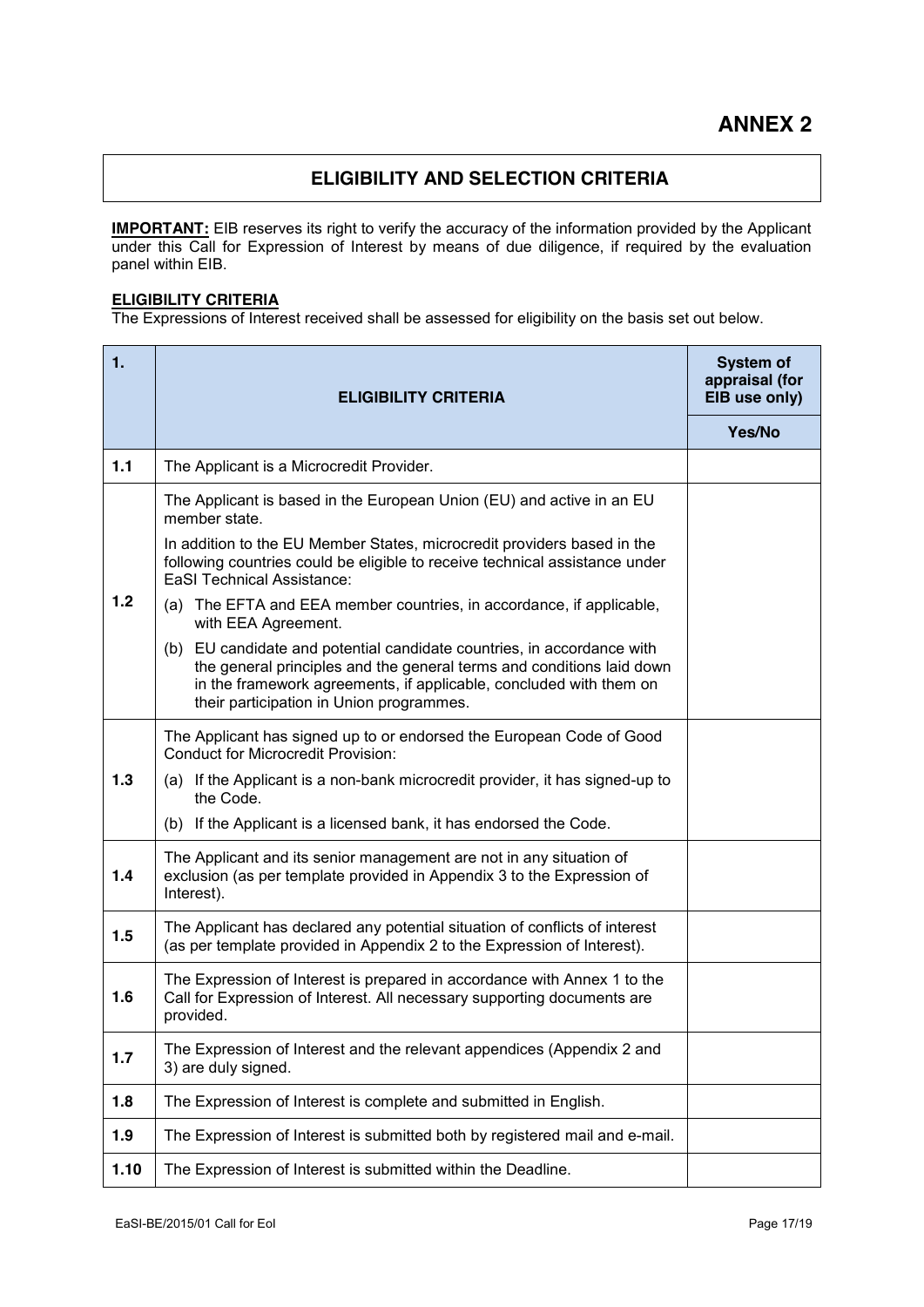**The information provided by the candidates must be precise, complete and sorted so that EIB is able to clearly and appropriately verify the ELIGIBILITY CRITERIA from 1.1 to 1.10 above**

**Unclear Information could lead to rejection of the candidate.**

#### **SELECTION CRITERIA**

The Expressions for Interest, provided *all* eligibility criteria are met, will be further assessed for selection on the basis set out below. A maximum of 90 points can be earned per type of microcredit provider.

| 2.                                                                                                                                                                                                                                | <b>SELECTION CRITERIA</b>                                                                                                                                                                                                                                                    |  | <b>Evaluation (max score)</b><br>For EIB use only                                |  |
|-----------------------------------------------------------------------------------------------------------------------------------------------------------------------------------------------------------------------------------|------------------------------------------------------------------------------------------------------------------------------------------------------------------------------------------------------------------------------------------------------------------------------|--|----------------------------------------------------------------------------------|--|
|                                                                                                                                                                                                                                   | The Applicant has had on average of more than 200 active<br>microcredit clients in total over the last three calendar years (this<br>criterion does not apply to Greenfield MFIs (see criterion 2.7 a)).                                                                     |  |                                                                                  |  |
| 2.1                                                                                                                                                                                                                               | Scores will be allocated as set out below:                                                                                                                                                                                                                                   |  | 10                                                                               |  |
|                                                                                                                                                                                                                                   | Less than 200 active microcredit clients - 0 points                                                                                                                                                                                                                          |  |                                                                                  |  |
|                                                                                                                                                                                                                                   | 200 to 300 active microcredit clients - 5 points                                                                                                                                                                                                                             |  |                                                                                  |  |
|                                                                                                                                                                                                                                   | More than 300 active microcredit clients - 10 points                                                                                                                                                                                                                         |  |                                                                                  |  |
| 2.2                                                                                                                                                                                                                               | The Applicant can evidence previous participation to an EU-<br>funded microfinance programme (e.g. but not limited to Progress<br>Microfinance, European Parliament Preparatory Action,<br>European Social Fund); or other national/ regional/ local funding<br>initiatives. |  | 20                                                                               |  |
|                                                                                                                                                                                                                                   | Social outreach: the Applicant has an average loan amount per<br>active client / GNI (Gross National Income) per capita ratio<br>below 150%.                                                                                                                                 |  |                                                                                  |  |
| 2.3                                                                                                                                                                                                                               | Scores will be allocated as set out below:                                                                                                                                                                                                                                   |  | 10                                                                               |  |
|                                                                                                                                                                                                                                   | Above 175% - 0 points                                                                                                                                                                                                                                                        |  |                                                                                  |  |
|                                                                                                                                                                                                                                   | Between 150% and 175% - 5 points                                                                                                                                                                                                                                             |  |                                                                                  |  |
|                                                                                                                                                                                                                                   | Below 150% - 10 points                                                                                                                                                                                                                                                       |  |                                                                                  |  |
| 2.4                                                                                                                                                                                                                               | Does the Applicant provide Business Development Services<br>(BDS) to its clients at all? If yes, describe how are BDS<br>15<br>provided: for free or against fees? Internal BDS providers or<br>consultants? Pre or post microloan BDS?                                      |  |                                                                                  |  |
| 2.5                                                                                                                                                                                                                               | Self-assessment of the Applicant's internal lending policy, risk<br>management procedures and portfolio monitoring infrastructure,<br>as well as governance structures (2 pages maximum).                                                                                    |  | 15                                                                               |  |
|                                                                                                                                                                                                                                   | Selection Criteria applicable in case the<br>Applicant is a Non-Bank Financial Institution                                                                                                                                                                                   |  | Selection Criteria applicable in case the<br><b>Applicant is a Licensed Bank</b> |  |
| 2.6 (b) The microcredit portfolio shows at least<br>2.6 (a) The Applicant dedicates more than 50% of<br>its loan portfolio to microcredit (i.e. less than EUR<br>two years of operation in the field of microfinance.<br>25,000). |                                                                                                                                                                                                                                                                              |  |                                                                                  |  |